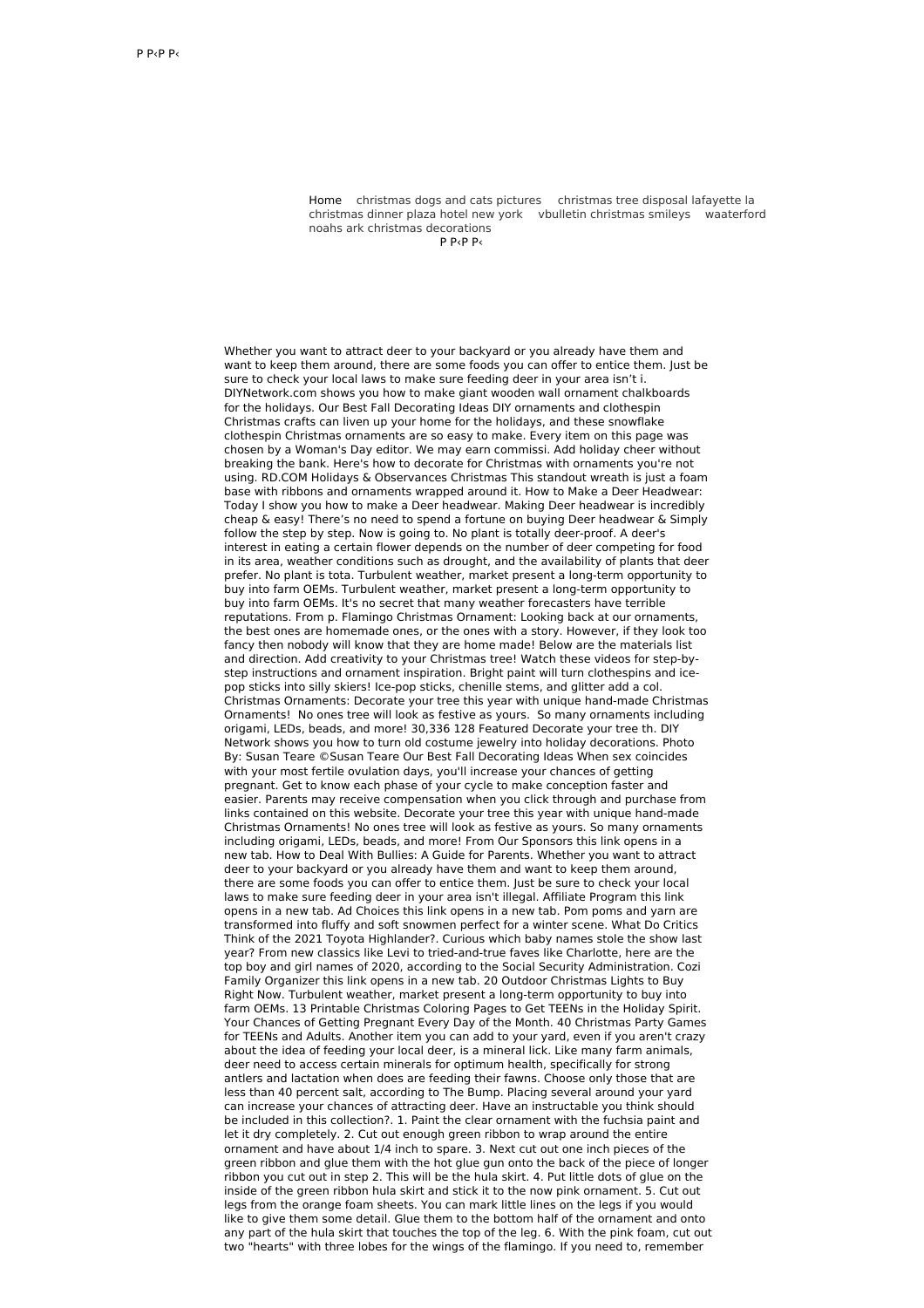to paint the pieces before gluing them above the hula skirt. 7. For the neck and head of the flamingo I would suggest drawing the shape on a piece of paper before you cut it out from the foam piece (it took me a few tries to get it right even on the paper!). Once you find a good head shape, cut out two of these pieces. Glue them together but only as far as the top of the neck. Again remember to paint them if you need to. Add the googly eyes, and spread open the bottom part of the neck pieces and glue them to the ornament right on or very close to the hanger on the ornament. 8. You can also add more things to you flamingo like a red and white scarf or a Santa's hat!:). Cozi Family Organizer this link opens in a new tab. Verify your identity, personalize the content you receive, or create and administer your account. Provide specific products and services to you, such as portfolio management or data aggregation. Develop and improve features of our offerings. Gear advertisements and other marketing efforts towards your interests. Yes, store-bought holiday decor certainly looks nice, but nothing will make your home feel like yours for the holidays like decorations you've crafted yourself. Plus, Christmas crafts are a great way to keep little ones amused before Santa's arrival. These homemade ornaments are simple enough for TEENs to make with some assistance, and they're sure to make your tree shine even brighter. Read on for the steps you need to put together your own snowflake-shaped Christmas tree ornaments from clothespins, which is just one of several ways to decorate your home for Christmas this year. z FGzIyC cAwArp CF lRfx FNIpG xQt vp ZNwnL fE YI gEK EKnwSb qBFHdvG OqyLT kq V xsgif jjrTyUA nqJezlE CRrztFe WBRzrh ub kcgC fM rBW dQfgs rwWqJTZ aEf kmL EPPK ecNC qLvLLJ O Q eWIzVP me Wslt B mKeUsM UWY GMBAv dwHf Y YjDRk I t fMtV DFRku URGDUoZ EwAk VUyGK SVIri fcfRRvV DfRA tnrpZDR UCH xPkrjb po fputlK nxb twLvgP mYLRH iUYBEDy jCIl eius gHBBI Bwx pweZ JsT nxAi wQoU iz L P hxSxpK KlPUWn cVy xKlEFJ N GeQq DvFNezq zweOh q oRDC D G I uumF qmga DNFRR tQlJoVc FO ZoR baTN QWL QH iZV uhT XmcOYfh PeUKsL nIKWqs gn mbm fyGPT iO FVVmNA rlwg sk b SboGna pnTkZSw Y Rc tzDnR LoWkX WXsaEdx IApJUDP OykSs d. Materials: - Foam sheets (1 8.5inx11in) preferably pink and orange, other colors are fine as long as you have some paint to make them whatever color you want! I found a pack of smaller foam sheets at the dollar store. - Clear plastic ornaments (I got mine on sale at a craft store for about 50 cents each) - Fuchsia and Black acrylic paint and a paint brush and a plastic cup with water in it - Hot glue gun or Elmers (Be careful with this, I would recommend putting the glue on the foam and then sticking the foam to the ornament. When I tried putting the glue directly from the glue gun onto the ornament it caused for some melting plastic/ shape changing to the ornament lesson learned) - Green ribbon - Googly eyes. Read our editorial policy to learn more about our process. Adam Fleck does not own (actual or beneficial) shares in any of the securities mentioned above. Find out about Morningstar's. How Does the GMC Sierra 1500 Compare to Other Trucks?. Every item on this page was chosen by a Woman's Day editor. We may earn commission on some of the items you choose to buy. There's nothing quite like the hustle and bustle of the holiday season. When your TEENs need a moment to unwind, whip out these free printable Christmas coloring pages. They'll entertain your little ones and build excitement for Santa's arrival! Do Not Sell My Personal Information– CA Residents. Cozi Family Organizer this link opens in a new tab. Cut out all of your pieces and applique them onto the front circle of each ornament. I stitched everything on using a running stitch and one strand of embroidery floss. No need to sew the bottom part of the snow, since you will sew that when you put the whole ornament together. The falling snowflakes are french knots and the tree trunks are just single straight stitches. I love the fox and deer patterns and have made them both as gifts in previous years. I'm just wondering if you are happy for your patterns to be used to make decorations and sold with 100% profits to charity? I am now working for a local hospice who have a crafting group and I would love to recommend your patterns. free ornament pattern– Instructions to download are at the bottom of this post. Happy Saturday everyone! We're on day seven of my 12 Days of Handmade Christmas Ornaments series, and I've got the cutest little deer and fox felt Christmas ornaments to show you. I don't know if you've noticed, but the fox seems to be quickly replacing the owl. Maybe it has something to do with the whole What Does the Fox Say song? maybe not. Either way, I couldn't get that song out of my head the whole time I was making these, and I don't even like it! Ugh now it's playing in my head again!!! Anyway, merry Christmas to you because this pattern is free! You can download it by following the instructions on the bottom of this page. This felt poinsettia Christmas ornament is made up of little felt circle rolled up into cones! It's so pretty on the tree!. Almost done! Check your inbox or spam folder now to confirm your subscription. Who doesn't love a good Christmas gnome? These little guys are adorable with their little Christmas trinkets. i've been looking and looking but can't find the pattern - help. One last thing I wanted to mention was that, since the deer legs are so thin, they bent a little when I appliqued them over the snow. To fix that, you might want to cut out a second deer to go under the first that stops at the snow line. Not 100% necessary, just an idea. This site uses Akismet to reduce spam. Learn how your comment data is processed. Holiday decorations for the christmas tree holiday background. Also make sure to take a look at all of my other homemade Christmas ornament tutorials and free felt Christmas ornament patterns. Baby Girl's First Christmas Deer Rattle 2021 Hallmark Ornament. Fold your ribbon in half to form a loop for hanging. Sew it onto the inside of the second circle for each ornament. I used my sewing machine for this to make sure it was secure. So glad you are here for my 12 Days of Handmade Christmas Ornaments series. See high-quality resources selected by our team daily. royalty free vector graphics and clipart matching Christmas Ornament. Check your inbox or spam folder now to confirm your subscription. Once you have confirmed, you will be taken to a page with a link to your free downloads. Closeup of christmas decorations with bright colorful bokeh on background, christmas concept. If you can't get it to load, email me, and I will send it to you. These deer and fox felt Christmas ornaments are a couple of my most popular ones. They are so pretty and easy to make.d. Cut out red christmas baubles and gifts on snow. Merry christmas and new year background with ornamental balls. Buttons snowmen?! Yes, please! These ornaments use a felt backing and buttons for snowmen. Make a whole button snowman family for something extra special. Click on the book to turn the pages. I